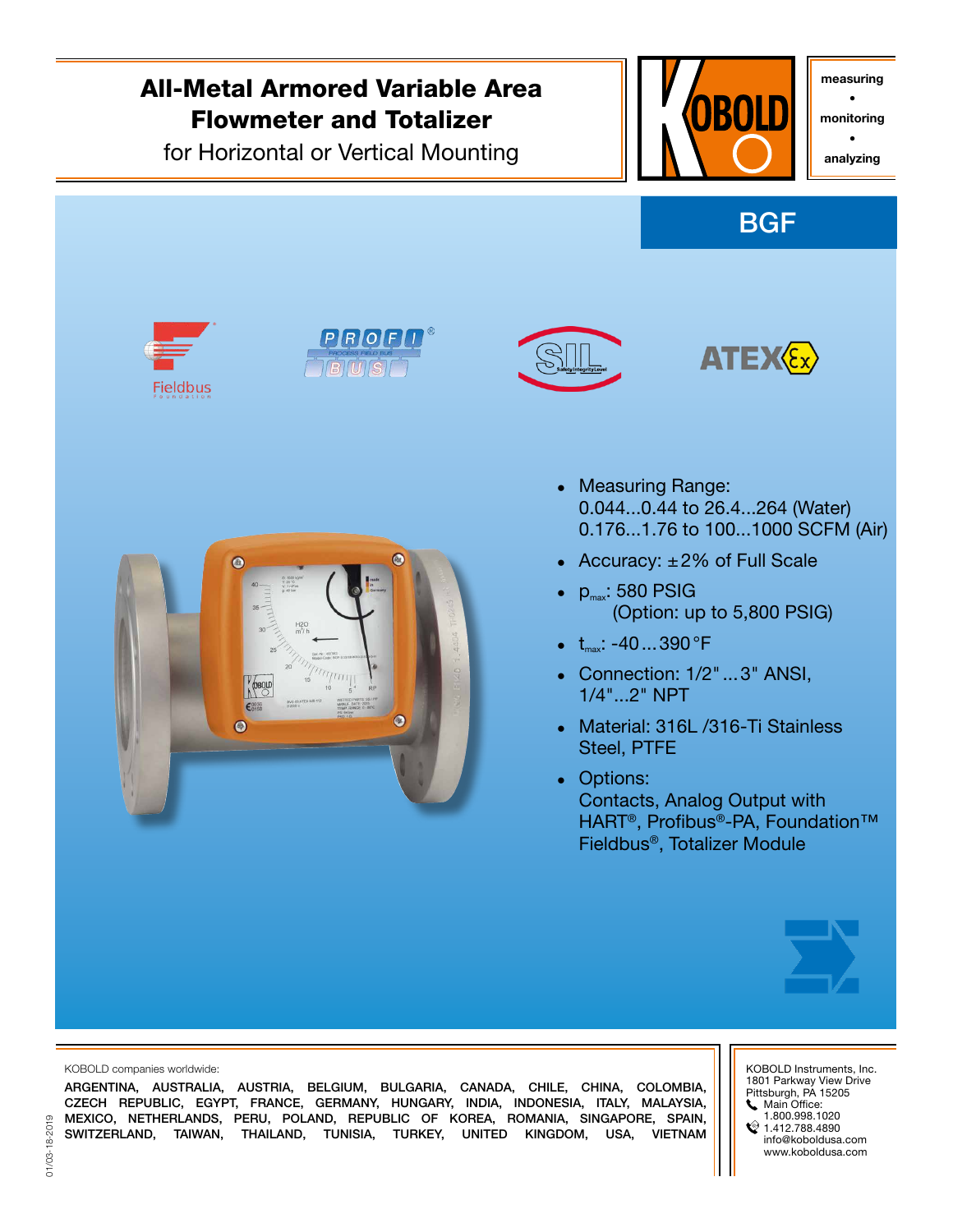

### **Description**

The KOBOLD BGF metal-armored variable area flowmeter is ideal for difficult applications requiring high pressure, high temperature operation or low pressure loss. Its all-metal, armored design is available in stainless steel or PTFE-clad stainless steel. This flowmeter is unique in that its design employs a guided float and spring return mechanism that allows the BGF to be installed into both horizontal and vertical pipes. In standard configuration, the flowmeter is a purely mechanical meter suited for water and compressed gases in line sizes up to 3 inches. Electronic limit switches and/or an analog flow transmitter may be added if desired. Analog output is supplied standard with HART® protocol. Profibus-PA® is also available as an option. Available switches and analog outputs include those that operate via intrinsically safe methods of protection and may be used in hazardous areas where intrinsically safe installations are permitted. Foundation Fieldbus<sup>®</sup> is also available as an option. Custom designs for high pressure operation, special fittings and special materials of construction are available upon request.

### Special Advantages

- Ideal for Difficult Operating Conditions
- Can be Used for All Directions of Flow
- A Large Spectrum of Wetted Materials
- Magneto-resistive Signal Transmission
- Special Design for High Pressure and High Temperature Applications

by Transmitter (ES):  $\pm 0.2\%$ 

**Repeatability:**  $\pm 0.8\%$  of Full Scale

#### Technical Details

### Sensor

2

| <b>Wetted Materials</b> |
|-------------------------|
|                         |

| SS Meas. Body:<br>PTFE Meas. Body: | 316 L / 316-Ti Stainless Steel,<br>316-Ti Spring<br>Hastelloy C-22 <sup>®</sup> , PTFE, |
|------------------------------------|-----------------------------------------------------------------------------------------|
|                                    | Special Materials on Request                                                            |
| <b>Process Connection:</b>         | ASME B16.5, NPT,<br>Other Connections on Request                                        |
| <b>Nominal Pressure:</b>           | 580 PSIG, ASME CI150 / 300<br>(Standard) (BGF-S)                                        |
|                                    | 230 PSIG, ASME CI150<br>(Standard) (BGF-P)                                              |
|                                    | Higher Pressures Upon Request<br>(Max. 5800 PSIG)                                       |
| Process Temperature:               | $-40300$ °F                                                                             |
|                                    | (BGF-S with Electrical Output)                                                          |
|                                    | $-40390$ °F                                                                             |
|                                    | (BGF-S without Electrical Output)                                                       |
|                                    | $-40390$ °F                                                                             |
|                                    | (BGF-S with Option V / H / W)                                                           |
|                                    | -40257 °F (BGF-P)                                                                       |
| Ambient Temperature: -40176°F      |                                                                                         |
| Accuracv                           |                                                                                         |
| Liquid/Gas:                        | $\pm$ 2% of Full Scale                                                                  |
| <b>Additional Inaccuracv</b>       |                                                                                         |



| Protection:                                                                 | IP65 (Aluminum Housing)<br>IP67 (Stainless Steel Housing)                                           |  |  |
|-----------------------------------------------------------------------------|-----------------------------------------------------------------------------------------------------|--|--|
| Certificate and Accreditation                                               |                                                                                                     |  |  |
| Explosion Protection: BVS 03 ATEX H/B 112                                   |                                                                                                     |  |  |
| Display                                                                     |                                                                                                     |  |  |
| Material:                                                                   | Aluminum (Stove-Enameled)<br>Stainless Steel (as Option)                                            |  |  |
| <b>Electrical Outputs:</b>                                                  | Inductive Switch (Standard),<br>Inductive Switch (Safety Design),<br>Microswitch, Others on Request |  |  |
|                                                                             | Ambient Temperature: -40176°F (without Switch)                                                      |  |  |
|                                                                             | $-40150$ °F (with Switch)                                                                           |  |  |
| Transmitter                                                                 |                                                                                                     |  |  |
| • ES with HART <sup>®</sup> Protocol                                        |                                                                                                     |  |  |
| • ES with HART® Protocol and<br>2 NAMUR Switches                            |                                                                                                     |  |  |
| • ES with HART <sup>®</sup> Protocol and<br>1 NAMUR Switch / 1 Pulse Output |                                                                                                     |  |  |
| • ES with Profibus-PA®                                                      |                                                                                                     |  |  |
| • ES with HART <sup>®</sup> Protocol and Totalizer Module                   |                                                                                                     |  |  |
| • ES with Foundation Fieldbus®                                              |                                                                                                     |  |  |
| Power Supply:                                                               | 14 - 30 $V_{nc}$                                                                                    |  |  |
| Output:                                                                     | Passive, Galvanically Isolated                                                                      |  |  |
| Current:                                                                    | $4-20$ mA                                                                                           |  |  |
| Binary 1 and 2:                                                             | Ui = 30 V, Ii = 20 mA, Pi = $100$ mW                                                                |  |  |
| Input Binary:                                                               | Counter Reset<br>(only for ES with Totalizer Module)                                                |  |  |
| Ambient Temperature: - 40158°F                                              |                                                                                                     |  |  |
| Certification and Accreditation                                             |                                                                                                     |  |  |

 Explosion Protection: DMT 00 ATEX E 075 Type of Protection:  $\langle \overline{\xi_x} \rangle$  II 2G EEx ia IIC T6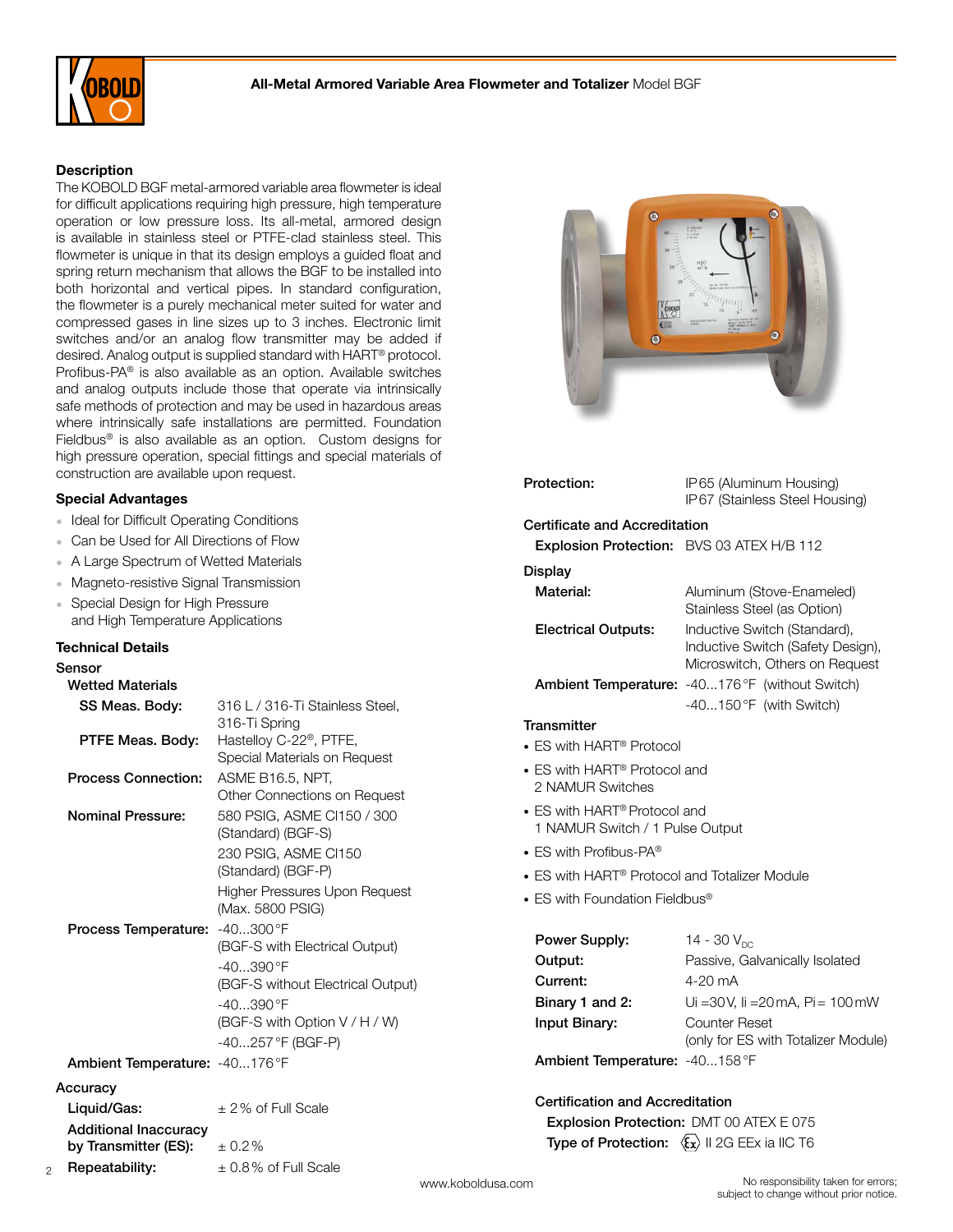

# Order Details for DN15 Models: (Example: BGF-S15 201R H KO0 0 S1 0 0K)

| <b>DN15 Models</b>                               |                                                                     |                                                                                                                                        |                  |               |                |                                                         |
|--------------------------------------------------|---------------------------------------------------------------------|----------------------------------------------------------------------------------------------------------------------------------------|------------------|---------------|----------------|---------------------------------------------------------|
| Measuring Ranges: 0.0440.44 GPM to 0.2642.64 GPM |                                                                     |                                                                                                                                        |                  |               |                | Part<br><b>Number</b>                                   |
| <b>Model</b>                                     | <b>Measuring Tube</b>                                               | Connection                                                                                                                             | Measuring Range* |               |                | Continued                                               |
|                                                  | <b>Material</b>                                                     |                                                                                                                                        | Code             | Water         | Air            |                                                         |
|                                                  |                                                                     | $\textbf{0.201R}^2$ = 1/2" Class 150 RF ASME<br>$\textbf{0.221R}^2$ = 1/2" Class 300 RF ASME                                           | H                | 0.0440.44 GPM | 0.1761.76 SCFM |                                                         |
|                                                  | $.515. =$ Stainless Steel.<br>Process Temp.<br>$\leq$ 390 °F        | $.202R. = 3/4"$ Class 150 RF ASME<br>$.222R. = 3/4"$ Class 300 RF ASME                                                                 | I                | 0.0710.71 GPM | 0.2942.71 SCFM | To                                                      |
| <b>BGF-</b>                                      | $P15. =$ Stainless Steel<br>Measuring Tube,<br>PTFE-Lining,         | $.203R. = 1$ " Class 150 RF ASME<br>$.223R. = 1$ " Class 300 RF ASME<br>$\ldots$ 204R <sup>2</sup> $\ldots$ = 1-1/4" Class 150 RF ASME | J                | $0.111.1$ GPM | 0.4124.12 SCFM | complete<br>part<br>number,<br>please go<br>directly to |
|                                                  | Process Temp.<br>$\leq$ 257 °F,<br>Max. Pressure<br><b>230 PSIG</b> | $.224R^2$ = 1-1/4" Class 300 RF ASME<br>$6010^{1/2}$ = 1/4" NPT<br>$.6020^{1/2}$ $= 3/8$ " NPT                                         | K                | 0.1761.76 GPM | 0.5895.88 SCFM | order table<br>on page 6.                               |
|                                                  |                                                                     | $\ldots$ 6030 <sup>1)2)</sup> $\ldots$ = 1/2" NPT<br>$\ldots$ 6040 <sup>1)2)</sup> = 3/4" NPT                                          | L                | 0.2642.64 GPM | 1.010.0 SCFM   |                                                         |

\*Reference Conditions: Water at 68°F @1 mPas, Air at 68 °F @ 0 PSIG (Range Values for Other Media Upon Request)

1) NPT floats can not be removed

2) Not for BGF-P PTFE Models

## Order Details for DN25 Models: (Example: BGF-S25 202R M KO0 0 S1 0 0K)

| <b>DN25 Models</b>                            |                                                                                                                                                                                                        |                                                                                                                                                        |                         |               |               |                                                         |
|-----------------------------------------------|--------------------------------------------------------------------------------------------------------------------------------------------------------------------------------------------------------|--------------------------------------------------------------------------------------------------------------------------------------------------------|-------------------------|---------------|---------------|---------------------------------------------------------|
| Measuring Ranges: 0.444.4 GPM to 1.7617.6 GPM |                                                                                                                                                                                                        |                                                                                                                                                        |                         |               |               | Part<br><b>Number</b>                                   |
| <b>Model</b>                                  | <b>Measuring Tube</b>                                                                                                                                                                                  | Connection                                                                                                                                             | <b>Measuring Range*</b> |               |               | Continued                                               |
|                                               | <b>Material</b>                                                                                                                                                                                        |                                                                                                                                                        | Code                    | Water         | Air           |                                                         |
| BGF-                                          | $.$ S25 $.$ = Stainless Steel.<br>Process Temp.<br>$\leq$ 390 °F<br>$P25. =$ Stainless Steel<br>Measuring Tube,<br>PTFE-Lining,<br>Process Temp.<br>$\leq$ 257 °F,<br>Max. Pressure<br><b>230 PSIG</b> | $\ldots$ 202R <sup>3</sup> $\ldots$ = 3/4" Class 150 RF ASME<br>$.222R^3$ = 3/4" Class 300 RF ASME                                                     | M                       | $0.444.4$ GPM | 1.7617.6 SCFM |                                                         |
|                                               |                                                                                                                                                                                                        | $.203R. = 1$ " Class 150 RF ASME<br>$.223R. = 1$ " Class 300 RF ASME                                                                                   | N                       | 0.7057.05 GPM | 2.3527.1 SCFM | To                                                      |
|                                               |                                                                                                                                                                                                        | $\ldots$ 204R <sup>3</sup> $\ldots$ = 1-1/4" Class 150 RF ASME<br>$.224R^{3}$ . = 1-1/4" Class 300 RF ASME<br>$.205R^{3}$ . = 1-1/2" Class 150 RF ASME | .                       | 1.111 GPM     | 4.1241.2 SCFM | complete<br>part<br>number,<br>please go<br>directly to |
|                                               |                                                                                                                                                                                                        | $.225R^3$ = 1-1/2" Class 300 RF ASME<br>$6010^{1/3}$ = 1/4" NPT<br>$.6020^{1/3}$ = 3/8" NPT<br>$.6030^{1/3}$ . = 1/2" NPT<br>$.6040^{1/3}$ = 3/4" NPT  | $. Q2$ .                | 1.7617.6 GPM  | 6.4764.7 SCFM | order table<br>on page 6.                               |

\*Reference Conditions: Water at 68°F @1 mPas, Air at 68 °F @ 0 PSIG (Range Values for Other Media Upon Request)

1) NPT floats can not be removed

2) Range not available for BGF-P (PTFE Casing), for BGF-S Only

3) Not Available for BGF-P with PTFE Casing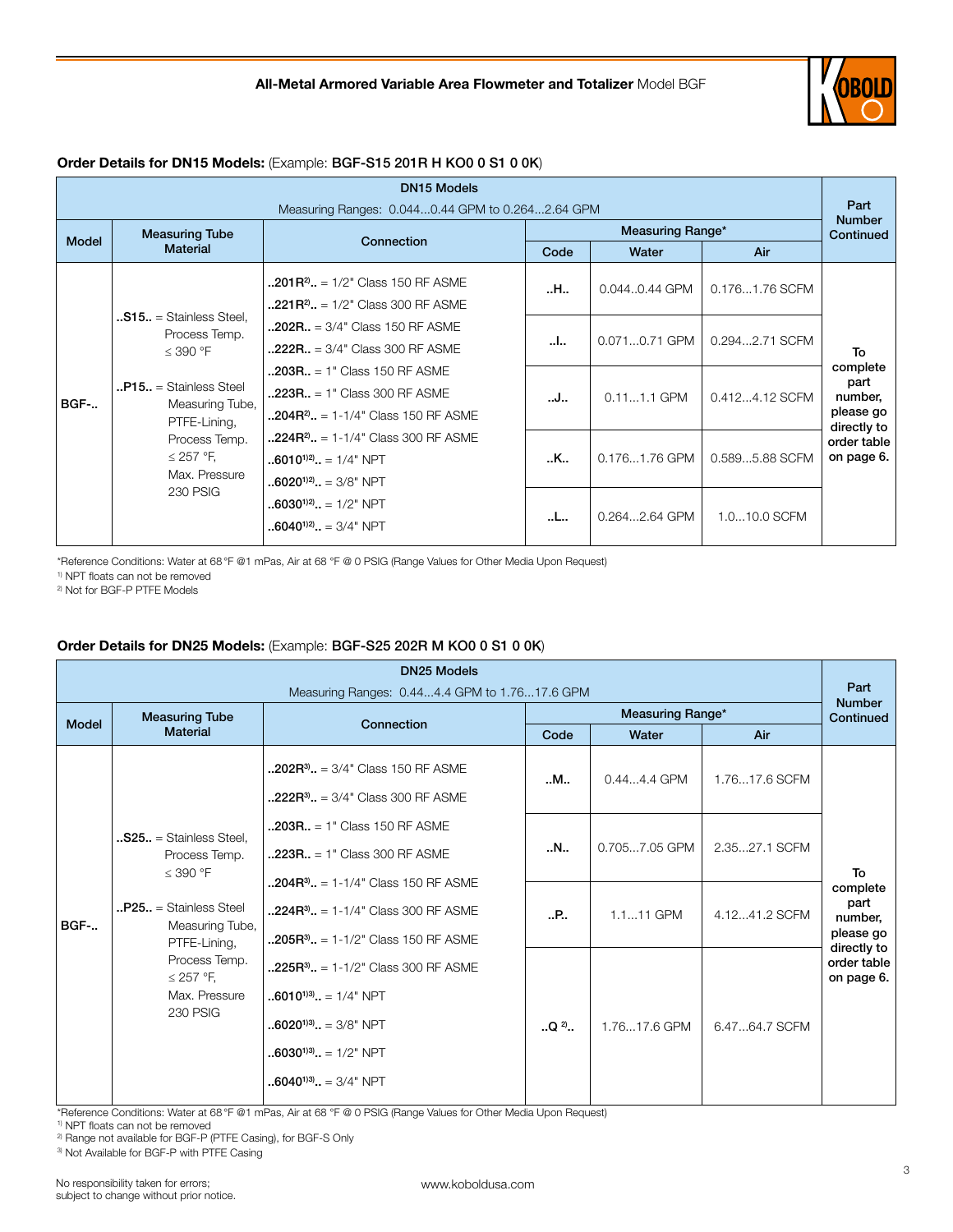

### Order Details for DN40 Models: (Example: BGF-S40 205R P KO0 0 S1 0 0K)

| <b>DN40 Models</b>                                                         |                                                                                   |                                      |              |              |                                                       |                                   |
|----------------------------------------------------------------------------|-----------------------------------------------------------------------------------|--------------------------------------|--------------|--------------|-------------------------------------------------------|-----------------------------------|
| Measuring Ranges: 1.111 GPM to 4.444 GPM                                   |                                                                                   |                                      |              |              |                                                       | Part<br><b>Number</b>             |
| <b>Model</b>                                                               | <b>Measuring Tube</b>                                                             | Connection                           |              | Continued    |                                                       |                                   |
|                                                                            | <b>Material</b>                                                                   |                                      | Code         | Water        | Air                                                   |                                   |
|                                                                            |                                                                                   | $.205R. = 1-1/2$ " Class 150 RF ASME | P            | 1.111 GPM    | 4.1241.2 SCFM                                         |                                   |
| $$ <b>S40</b> = Stainless Steel,<br>BGF-<br>Process Temp.<br>$\leq$ 390 °F |                                                                                   | $.225R. = 1-1/2" Class 300 RF ASME$  | Q            | 1.7617.6 GPM | 6.4764.7 SCFM                                         | To<br>complete<br>part<br>number, |
|                                                                            | $\cdot$ 6040 <sup>1</sup> $\cdot$ = 3/4" NPT<br>$6050$ <sup>1)</sup> $ = 1$ " NPT | R                                    | 2.6426.4 GPM | 10100 SCFM   | please go<br>directly to<br>order table<br>on page 6. |                                   |
|                                                                            |                                                                                   | $.6060$ <sup>1)</sup> $.1 - 1/4$ NPT | S            | 4.444 GPM    | 17.0170 SCFM                                          |                                   |

\*Reference Conditions: Water at 68°F @1 mPas, Air at 68 °F @ 0 PSIG (Range Values for Other Media Upon Request)

1) NPT floats can not be removed

### Order Details for DN50 Models: (Example: BGF-S50 206R Q KO0 0 S1 0 0K)

| <b>DN50 Models</b> |                                                                                                                                                                 |                                                                                  |                     |              |                                                                                     |                                     |              |            |                        |
|--------------------|-----------------------------------------------------------------------------------------------------------------------------------------------------------------|----------------------------------------------------------------------------------|---------------------|--------------|-------------------------------------------------------------------------------------|-------------------------------------|--------------|------------|------------------------|
|                    |                                                                                                                                                                 | Measuring Ranges: 1.7617.6 GPM to 11110 GPM                                      |                     |              |                                                                                     | Part<br><b>Number</b>               |              |            |                        |
| Model              | <b>Measuring Tube</b>                                                                                                                                           | Connection                                                                       |                     | Continued    |                                                                                     |                                     |              |            |                        |
|                    | <b>Material</b>                                                                                                                                                 |                                                                                  | Code                | Water        | Air                                                                                 |                                     |              |            |                        |
|                    | $.550$ = Stainless Steel,                                                                                                                                       | $.206R. = 2" Class 150 RF ASME$                                                  | Q                   | 1.7617.6 GPM | 6.4764.7 SCFM                                                                       |                                     |              |            |                        |
| <b>BGF-</b>        | $\leq$ 390 °F<br>$\mathbf{P50} = \mathbf{Stainless}\$<br>Measuring Tube,<br>PTFE-Lining,<br>Process Temp.<br>$\leq$ 257 °F,<br>Max. Pressure<br><b>230 PSIG</b> |                                                                                  | Process Temp.       |              | $.226R. = 2" Class 300 RF ASME$<br>$\textbf{0.207R}^2$ , = 2-1/2" Class 150 RF ASME | R                                   | 2.6426.4 GPM | 10100 SCFM | To<br>complete<br>part |
|                    |                                                                                                                                                                 | $\textbf{0.227R}^2$ . = 2-1/2" Class 300 RF ASME                                 | S                   | 4.444 GPM    | 17.0170 SCFM                                                                        | number,<br>please go<br>directly to |              |            |                        |
|                    |                                                                                                                                                                 | $6060^{1/2}$ = 1-1/4" NPT<br>$\ldots$ 6070 <sup>1)2)</sup> $\ldots$ = 1-1/2" NPT | $\cdot$ . T $\cdot$ | 7.070 GPM    | 27.0270 SCFM                                                                        | order table<br>on page 6.           |              |            |                        |
|                    |                                                                                                                                                                 | $6080^{1/2}$ $= 2"$ NPT                                                          | U                   | 11110 GPM    | 41410 SCFM                                                                          |                                     |              |            |                        |

\*Reference Conditions: Water at 68°F @1 mPas, Air at 68 °F @ 0 PSIG (Range Values for Other Media Upon Request)

<sup>1)</sup> NPT floats can not be removed

2) Not Available for BGF-P with PTFE Casing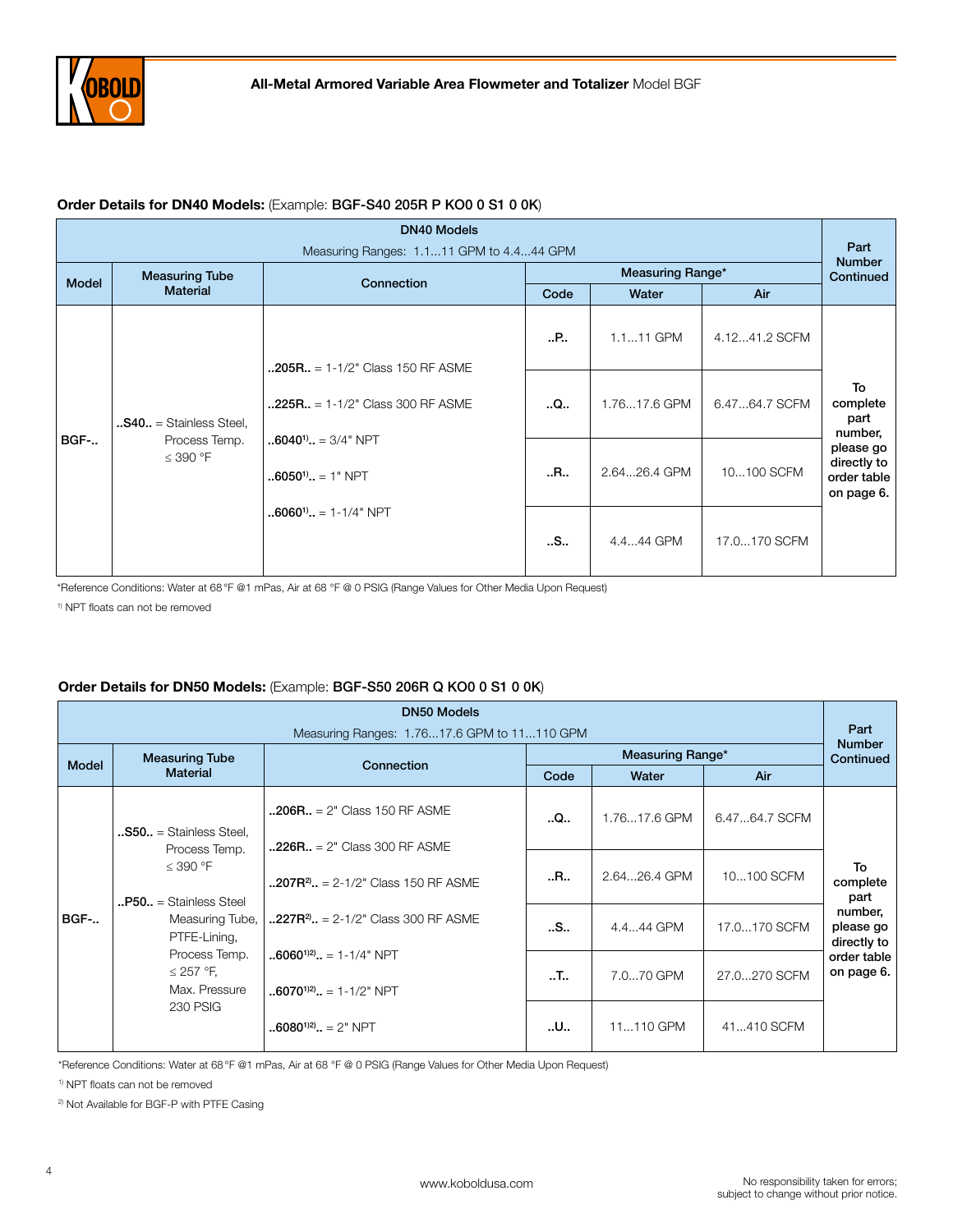

#### DN80 Models Measuring Ranges: 7.05...70.5 GPM to 26.42...264.2 GPM Part Number Continued Model Measuring Tube vering Tube the Connection Connection and Code the Measuring Range\*<br>Material Mater Mater Code Water | Air BGF-.. ..S80.. = Stainless Steel, Process Temp. ≤ 390 °F ..P80.. = Stainless Steel Measuring Tube, PTFE-Lining, Process Temp. ≤ 257 °F, Max. Pressure 230 PSIG  $.208R. = 3" Class 150 RF ASME$  $.228R. = 3" Class 300 RF ASME$  $\cdot$ .T..  $\cdot$  7.0...70 GPM 27.0...270 SCFM To complete part number, please go directly to order table on page 6.  $\mathbf{u}$ .  $\mathbf{u}$  11...110 GPM  $\parallel$  41...410 SCFM  $\mathsf{W}$ . 17.6...176 GPM  $\left| \right|$  64.7...647 SCFM ..W.. 26.4...264.2 GPM 100...1000 SCFM

# Order Details for DN80 Models: (Example: BGF-S80 208R T KO0 0 S1 0 0K)

\*Reference Conditions: Water at 68°F @1 mPas, Air at 68 °F @ 0 PSIG (Range Values for Other Media Upon Request)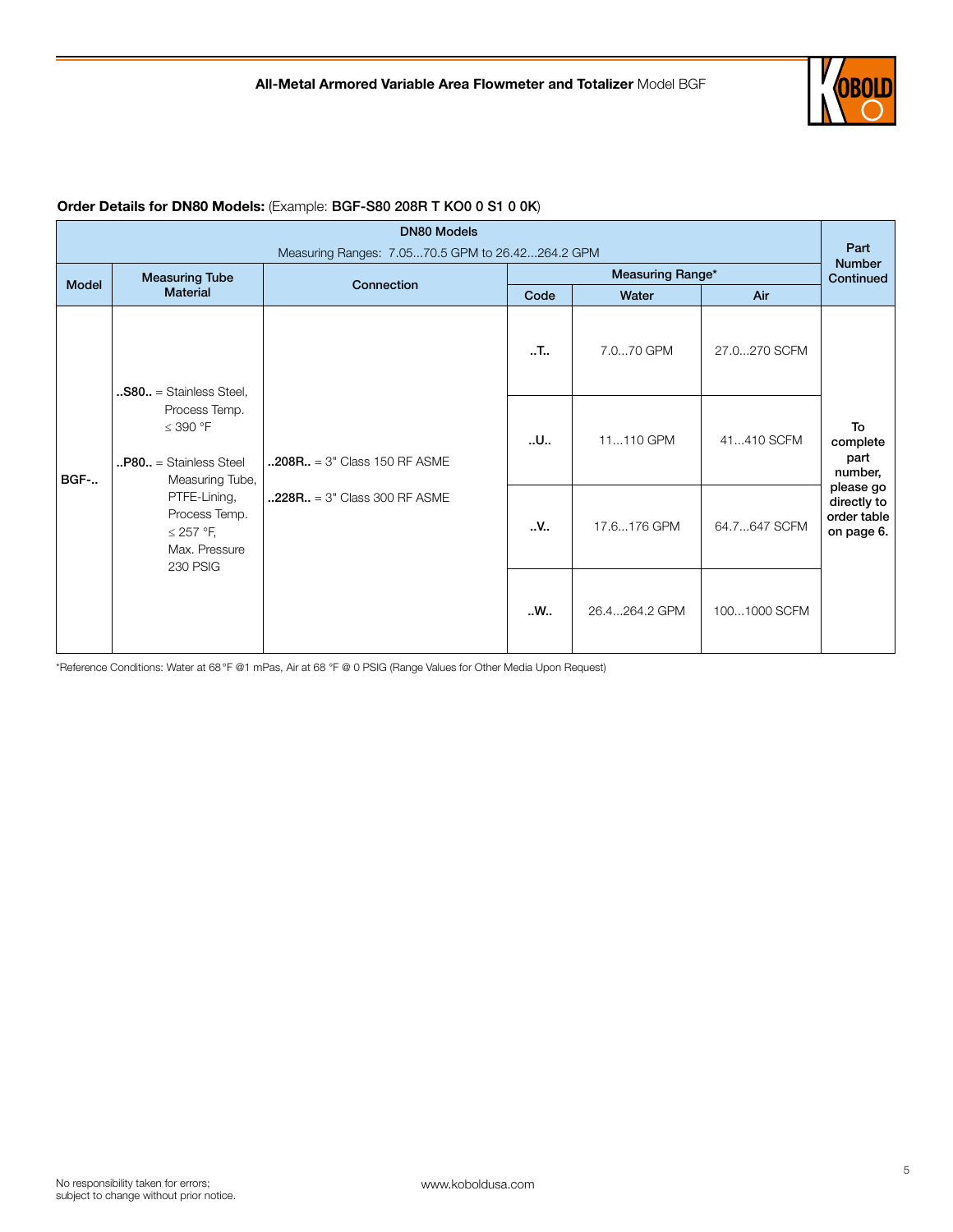

| <b>Magnet Bearer</b>                                                                                                                                      | <b>Flow</b><br><b>Direction</b>                                                                                                                      | Heating <sup>1)</sup> /<br>Cooling                                                                                                                                                               | <b>Certificates</b>                                                                                                                                                                                                                                                                                                                                                                                  | <b>Display</b>                                                                                                                                                                                                                                                                                                                                                   | <b>Scale</b>                                                                                                                                                                                                            | Electrical<br>Output                                                                                                                                                                                                                                                                                                                                                                                                                                                                                                                                                                                                                                                                                                                          | Accessories                                                                              |
|-----------------------------------------------------------------------------------------------------------------------------------------------------------|------------------------------------------------------------------------------------------------------------------------------------------------------|--------------------------------------------------------------------------------------------------------------------------------------------------------------------------------------------------|------------------------------------------------------------------------------------------------------------------------------------------------------------------------------------------------------------------------------------------------------------------------------------------------------------------------------------------------------------------------------------------------------|------------------------------------------------------------------------------------------------------------------------------------------------------------------------------------------------------------------------------------------------------------------------------------------------------------------------------------------------------------------|-------------------------------------------------------------------------------------------------------------------------------------------------------------------------------------------------------------------------|-----------------------------------------------------------------------------------------------------------------------------------------------------------------------------------------------------------------------------------------------------------------------------------------------------------------------------------------------------------------------------------------------------------------------------------------------------------------------------------------------------------------------------------------------------------------------------------------------------------------------------------------------------------------------------------------------------------------------------------------------|------------------------------------------------------------------------------------------|
| $. K. = PP1$<br>(to<br>176°F,<br>from<br>DN 50)<br>$.P., = PTFE$<br>(BGF-S<br>to<br>300°F)<br>(BGF-P<br>to<br>257°F)<br>$.S = St.$<br>Steel <sup>1)</sup> | $.0. = Top to$<br><b>Bottom</b><br>$.L., = Left$<br>to Right<br>$\mathbf{R} \cdot \mathbf{R} = \mathsf{Right}$<br>to Left<br>$.U = Bottom$<br>to Top | $\mathbf{.0.}$ = without<br>$.1. =$ with<br>Heating,<br>Ermeto<br>$12 \text{ mm}$<br>$.3. =$ with<br>Heating,<br>ANSI-<br>Flange<br>$1/2$ " Class<br>150<br>$.4. =$ with<br>Heating,<br>1/2" NPT | $\mathbf{.0.}$ = without<br>Certificate<br>$\mathbf{0} \cdot \mathbf{1} \cdot \mathbf{1} =$ Certificate of<br>Compliance<br>with the Order<br>2.1<br>$2$ = Certificate of<br>Compliance<br>with the Order<br>2.2<br>$.B., =$ Inspection<br>Certificate<br>with Material<br>Certificate 3.1<br>$\mathbf{C} \cdot \mathbf{C} = \mathsf{Inspection}$<br>Certificate<br>with Material<br>Certificate 3.2 | $\mathbf{S} \cdot \mathbf{S} = \mathbf{A}$ luminum<br>$\mathbf{N}$ . = Aluminum,<br>Assembled at<br>Distance up<br>to 390 °F<br>$E. = St. Steel$<br>$.H., = St. Steel.$<br>Assembled at<br>Distance up<br>to 390°F<br>$T =$ Aluminum<br>with Pressure<br>Comp.<br>$M_{\bullet}$ = Aluminum<br>with Pressure<br>Comp.,<br>Assembled<br>at Distance<br>up to 390°F | Water<br>$.1. = %-Scale$<br>$\mathbf{0.2.}$ = Measuring<br>Range<br>Media<br>$.4. = %-Scale$<br>$\cdot$ .5 = Measuring<br>Range<br>$\cdot \cdot F^{2} =$ Dual<br>Scale<br>**Please Specify<br>Media Data (See<br>Below) | $\mathbf{.0.}$ = without<br>$\mathbf{0.1.} = 1$ Inductive<br>Switch<br>$.2.1 = 2$ Inductive<br>Switches<br>$\mathbf{C} \cdot \mathbf{C} = 1 \times \text{Microsoft}$<br>$.D = 2 \times$ Microswitches<br>$.6. =$ Transmitter ES<br>with HART <sup>®</sup> ,<br>EExia, 4-20 mA,<br>SIL<br>7 = Transmitter ES<br>with HART®,<br>EExia, 4-20 mA<br>and 2 NAMUR-<br>Switches, SIL<br>$.8.1$ = Transmitter ES<br>with HART®, EEx<br>ia, 4-20 mA, 1<br><b>NAMUR Switch</b><br>and 1 Pulse<br>Output<br>$.9. =$ Electrical<br><b>Transmitter ES</b><br>with Profibus®-<br>PA, EExia<br>$.1. = 4 - 20$ mA with<br><b>HART<sup>®</sup></b> Totalizer<br>Module<br>$.K = Electrical$<br>Transmitters<br>ES with<br>Foundation™<br>Fieldbus <sup>®</sup> | $.0K =$ without<br>$\mathbf{X} \times \mathbf{K} = \text{Special}$<br>(Please)<br>Spec.) |

## Continuation of Order Details (Example: BGF-S80 208R T K O 0 0 S 1 0 0K)

1) Not for model BGF-P (PTFE-coating)

2) Please specify ranges with units of measurement

### \*Additional Information Required for Order:

To ensure proper operation, this product requires a completed application guide form to be submitted with any order. Please refer to the 'documentation' tab on the bottom of the product page for this product on our website in order to obtain the correct form. You can also contact your KOBOLD representative for this form.